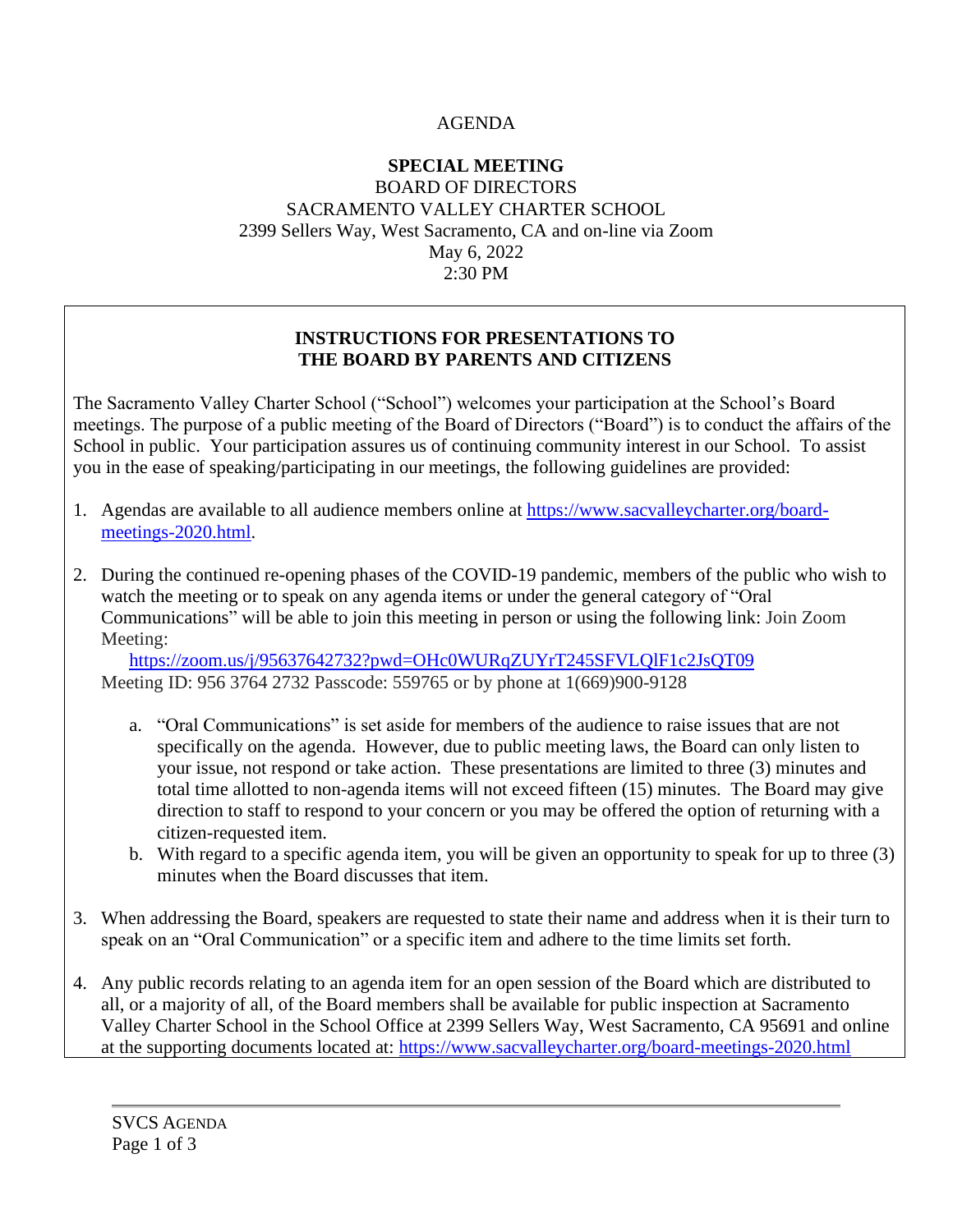### **I. PRELIMINARY**

#### **A. CALL TO ORDER**

Meeting was called to order at \_\_\_\_\_\_\_\_\_\_\_\_\_\_\_\_.

### **B. ROLL CALL**

| Present | Absent |
|---------|--------|
|         |        |
|         |        |
|         |        |
|         |        |
|         |        |
|         |        |

#### **II. OPEN SESSION**

## **III. APPROVAL OF THE MEETING AGENDA**

#### **IV. ANNOUNCEMENT OF ITEMS TO BE DISCUSSED IN CLOSED SESSION**

#### **V. PUBLIC COMMENTS REGARDING CLOSED SESSION ITEMS**

#### **VI. CLOSED SESSION**

**A.** Government Code Section 54957: Public Employee Discipline, Dismissal, Release

#### **VII. RECONVENE OPEN SESSION**

## **VIII. ANNOUNCEMENT OF ACTION TAKEN IN CLOSED SESSION**

#### **IX. COMMUNICATIONS**

- **A.** ORAL COMMUNICATIONS: Non-agenda items: no individual presentation shall be for more than three (3) minutes\* and the total time for this purpose shall not exceed fifteen (15) minutes. Ordinarily, Board members will not respond to presentations and no action can be taken. However, the Board may give direction to staff following a presentation. \*Persons requiring an interpreter shall receive a maximum of six (6) minutes.
- **B.** FOR INFORMATION: BOARD/STAFF DISCUSSIONS: Board and staff discuss items of mutual interest.

#### **X. ITEMS SCHEDULED FOR ACTION**

#### **A. BUSINESS** (20 minutes)

- 1. Approve the 2022-23 Certificated Salary Schedule.
- 2. Approve the 2022-23 Classified Salary Schedule
- 3. Approve an on-going, annual \$5,000 stipend for the Parent Liaison position to be funded with federal Title funding for parent communication, outreach and involvement.